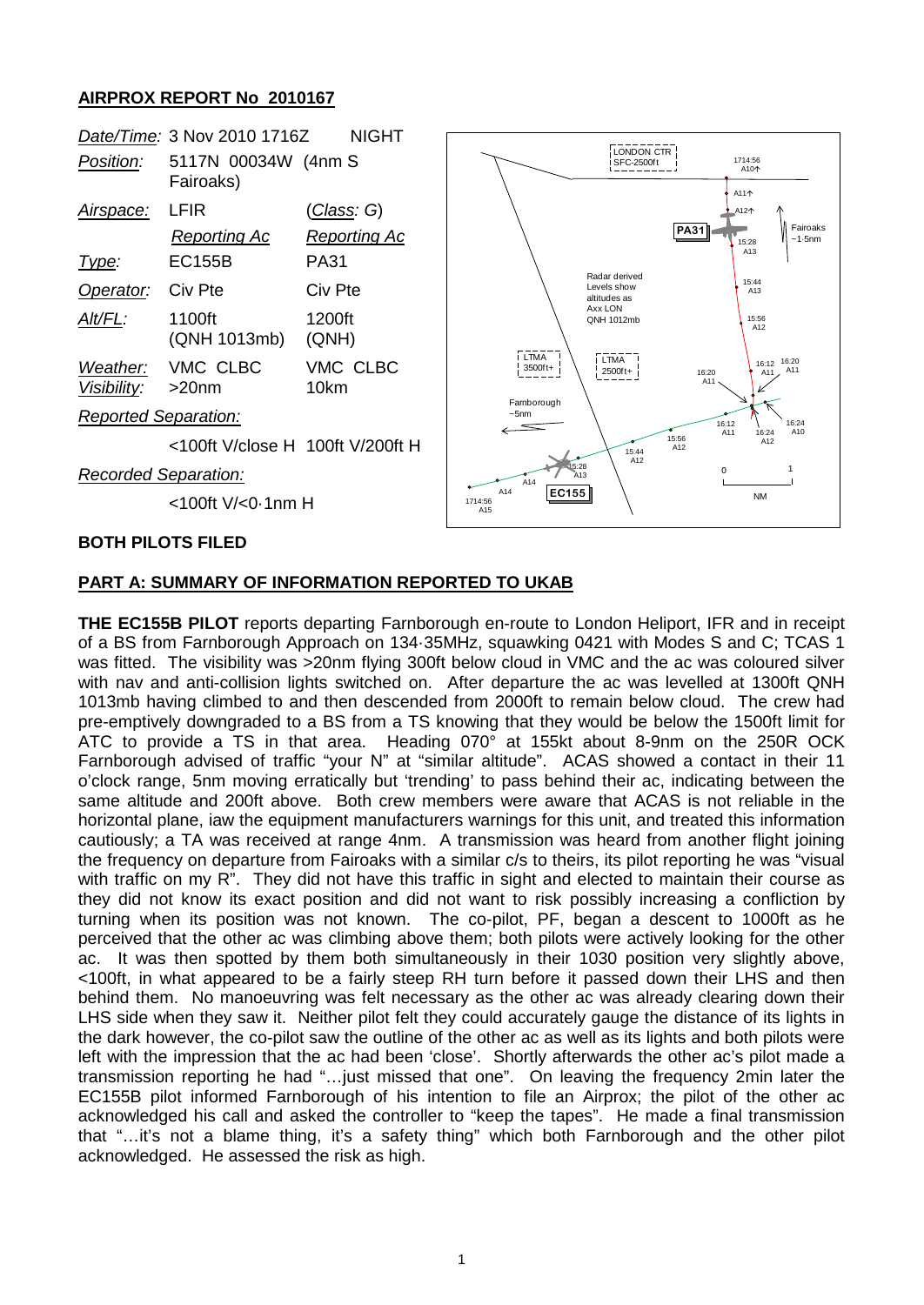**THE PA31 PILOT** reports outbound from Fairoaks to Alderney and establishing contact with Farnborough on 125·25MHz after leaving the Fairoaks frequency, squawking 0457 with Modes S and C. The visibility was 10km flying 200ft below cloud in VMC and the ac was coloured blue with 3 point HISLs and nav lights all switched on. About 3nm S of Fairoaks heading 190° at 150kt and level at 1200ft QNH he had been unable to call Farnborough owing to other traffic including the pilot of the other reporting ac being told about the position of his ac. He first saw the traffic in his 2 o'clock range 0·5nm at the same level; he then assessed that he was above it but he found it difficult to acquire and track the ac to assess its heading/direction. He took avoiding action by turning R and climbing, the helicopter passing 100ft below and 200ft clear on his LHS. The helicopter appeared to maintain a steady heading and its pilot was in contact with him during and after the conflict. He assessed the risk as low.

**THE FARNBOROUGH APPROACH CONTROLLER** reports working as an OJTI with a trainee on Approach and LARS W bandboxed. The EC155 departed Farnborough for London Heliport and was given a TS. The pilot requested own navigation to OCK, which was approved, before the pilot requested a downgrade to a BS as the flight descended below 1500ft, which was then provided. The PA31 became airborne from Fairoaks and at this time the EC155 was about 3nm to its SW tracking E'bound whilst the PA31 was tracking S. The trainee passed generic TI to the EC155 flight under the BS. As the PA31 pilot made his initial call, he instructed his trainee to call the traffic; however, the PA31 pilot called visual with the EC155 in his 1 o'clock before he was able to pass generic TI to him on the helicopter. As he was visual, the mentor told his trainee to issue the flight with a squawk, pressure and service. The PA31 pilot requested a TS but as it was maintaining 1100ft a BS was given. A couple of minutes later the EC155 pilot stated that he would be putting in some paperwork and also stated that it was not to apportion blame and that it was a 'safety thing'.

**ATSI** reports that the Airprox occurred at 1716:20, in Class G airspace, 4·6nm to the SW of OCK VOR, between a Eurocopter EC155B (EC155) and a Piper PA31 Navajo (PA31).

The EC155 was on a IFR flight from Farnborough to London Heliport and in receipt of a BS from Farnborough Approach Radar.

The PA31 was an IFR flight from Fairoaks to Alderney and was in the process of establishing contact with Farnborough LARS(W) as the Airprox occurred. The PA31 was displaying a squawk 0457, which is allocated to Fairoaks departures leaving the cct and intending to call Farnborough LARS.

The Farnborough controller was providing a combined Approach and LARS(W) service on frequencies 134·350MHz and 125·250MHz, with controller training in progress.

METAR EGLF 031650Z 22014KT 9999 BKN016 15/13 Q1013=

The EC155 departed from Farnborough with an allocated squawk 0421. At 1711:17, the pilot contacted Radar and reported, *"....(EC155)c/s following noise er then heading two two zero climbing altitude two thousand four hundred feet."* Radar instructed the EC155 pilot to squawk Ident and the EC155 pilot reported passing an altitude of 1100ft on QNH 1013. Radar then instructed the EC155 flight to resume own navigation OCK and asked the pilot to confirm the transponder was switched on. The pilot apologised and the transponder was switched on.

At 1713:20 Radar approved a request from the EC155 pilot for a descent to 1500ft and the pilot requested a TS outside CAS. At 1713:37, Radar advised, *"(EC155)c/s identified Traffic Service and it's descent to altitude one thousand five hundred feet taking your own terrain clearance."* The pilot responded, *"My terrain descend altitude one thousand five hundred feet (EC155)c/s".*

Just over 1min later at 1714:56 the EC155 pilot advised, *"....we're happy to downgrade to a Basic Service and er operate not above one thousand five hundred feet."* Radar responded, *"(EC155)c/s roger radar service terminated Basic Service."*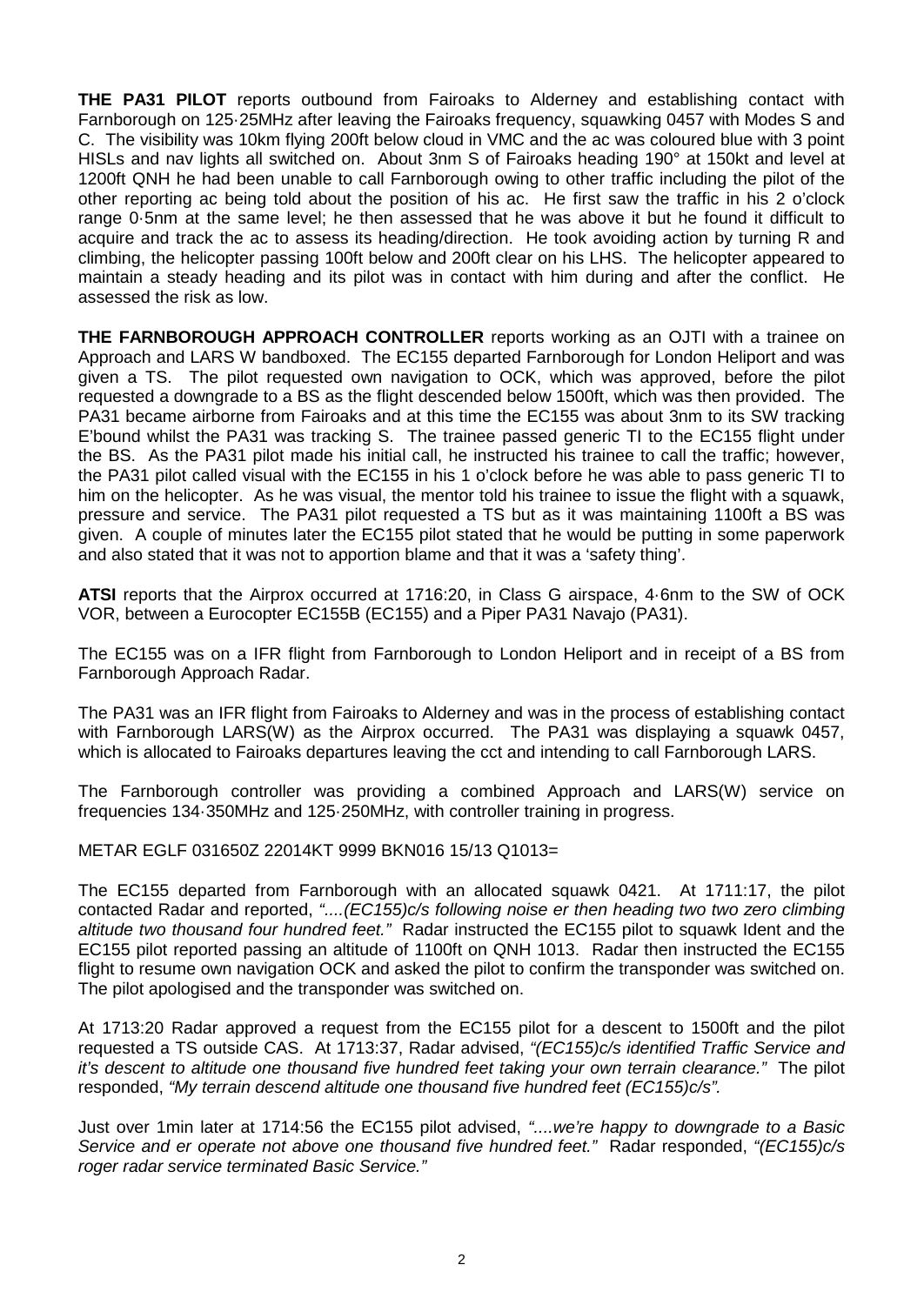At 1715:42 the PA31 flight made initial contact with Radar, *"Farnborough (PA31)c/s."* Radar responded by asking the PA31 pilot to standby. Radar then passed a warning to the EC155 flight regarding traffic in potential conflict, *"....(EC155)c/s there's er traffic north of you two miles southbound similar level."* The pilot replied, *"Looking (EC155)c/s."*

At 1715:56 Radar instructed the PA31 flight, *"...pass your full callsign and message."* The PA31 pilot replied, *"(PA31)c/s out of er Fairoaks a P A thirtyone Navajo maintaining not above one thousand one hundred this time and er requesting traffic squawking zero four five seven contact one aircraft my right one o'clock level."* Radar reponded, *"(PA31)c/s roger squawk zero four three zero Q N H one zero one three."* The controller's written report indicated, that because the PA31 had reported visual with the EC155, no TI was considered necessary.

At 1716:20, the radar recording shows the 2 ac, 0·1nm apart, and converging. The EC155 was tracking ENE and the PA31 was tracking SSE. Both ac were indicating an altitude of 1100ft. The PA31 was in the EC155's 10 o'clock position, at a range of 0·1nm and crossing from L to R.

At this point the PA31 pilot replied *"Yeah just missed that one er er say again please for (PA31)c/s."* Radar repeated the message and the PA31 pilot acknowledged correctly, *"one zero one three er thanks er zero four three zero squawk for (PA31)c/s."*

[UKAB Note (1): The next radar sweep at 1716:24 shows the ac having passed. The PA31 is now tracking 190° indicating altitude 1200ft, having turned R 20° and climbed 100ft, in the EC155's 6 o'clock range 0·2nm, the EC155 now indicating altitude 1000ft, having descended 100ft. The CPA is estimated to be <100ft and <0·1nm.]

At 1717:10, Radar advised, *"(PA31)c/s it's a Basic Service only at your current level and say again your full callsign and destination."* The PA31 pilot confimed the full c/s and destination.

At 1717:24, the EC155 pilot reported approaching OCK and advised of an intention to file a report.

The EC155 helicopter was in receipt of a BS. The PA31 flight called Farnborough Radar immediately prior to the Airprox and was instructed to standby whilst Radar passed a warning to the EC155 regarding an ac (the PA31) that was in close proximity. The Manual of Air Traffic Services Part 1, Section 1, Chapter 11, Page 4, Paragraph 3.1.1, states:

'A Basic Service is an ATS provided for the purpose of giving advice and information useful for the safe and efficient conduct of flights. This may include weather information, changes of serviceability of facilities, conditions at aerodromes, general airspace activity information, and any other information likely to affect safety. The avoidance of other traffic is solely the pilot's responsibility.'

## **PART B: SUMMARY OF THE BOARD'S DISCUSSIONS**

Information available included reports from the pilots of both ac, transcripts of the relevant RT frequencies, radar video recordings, reports from the air traffic controllers involved and reports from the appropriate ATC authorities.

As this incident occurred in Class G airspace, there was equal responsibility on both crews to maintain their own separation from other ac through 'see and avoid'. Owing to the prevailing Wx conditions, both crews elected to fly just below a uniform but low cloudbase in VMC. As it was night Members agreed that both crews would have found visual acquisition of each other's lights in the incident area difficult owing to the background lighting from the built-up areas and the 'blooming' effect from below the low cloudbase reflecting back the cultural lighting. The radar recording shows both ac approaching each other on a line of constant bearing, making both ac appear stationary in the windscreen and adding to the difficulty of seeing an ac that has no relative movement to trigger visual acquisition. The PA31 pilot became aware of the EC155B when he heard TI being passed on